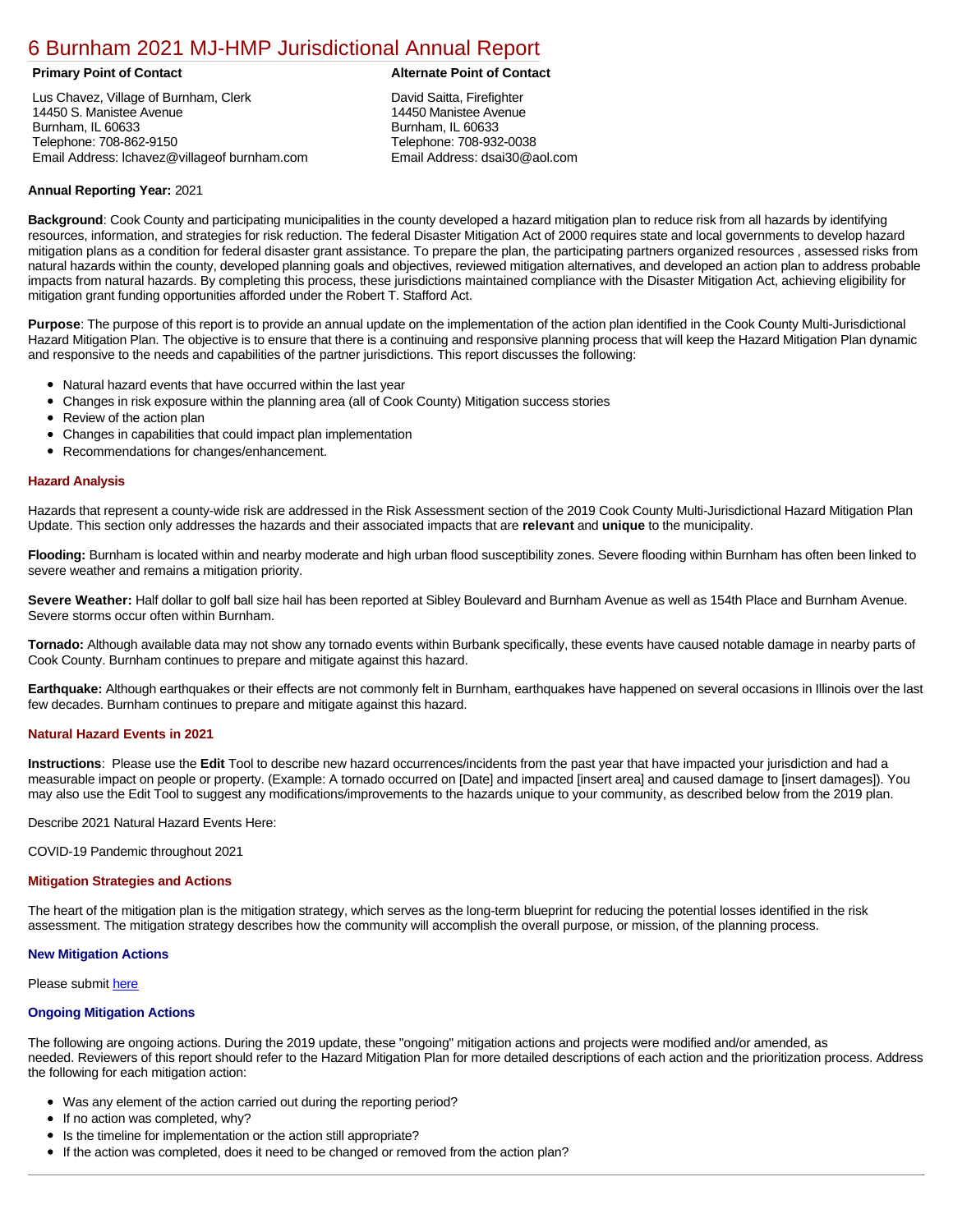| TABLE: HAZARD MITIGATION ACTION PLAN MATRIX                                                                                                                                       |             |                                                          |                                                                            |                                                                                                   |                                       |                          |                                                                                                                                                       |                                                            |  |  |  |  |
|-----------------------------------------------------------------------------------------------------------------------------------------------------------------------------------|-------------|----------------------------------------------------------|----------------------------------------------------------------------------|---------------------------------------------------------------------------------------------------|---------------------------------------|--------------------------|-------------------------------------------------------------------------------------------------------------------------------------------------------|------------------------------------------------------------|--|--|--|--|
| <b>Completion status legend:</b><br><b>O</b> = Action Ongoing toward Completion<br>$N = New$<br>$R =$ Want Removed from Annex<br>$C = Project Completed$<br>$X = No$ Action Taken |             |                                                          |                                                                            |                                                                                                   |                                       |                          |                                                                                                                                                       |                                                            |  |  |  |  |
| 2021 Status                                                                                                                                                                       | 2020 Status | 2019 Status                                              | <b>Hazards</b><br><b>Mitigated</b>                                         | <b>Objectives</b><br>Met                                                                          | Lead<br><b>Agencies</b>               | <b>Estimated</b><br>Cost | Sources of<br><b>Funding</b>                                                                                                                          | <b>Timeline/Projected</b><br><b>Completion Date</b><br>(a) |  |  |  |  |
| Action B15.1-Increase drainage/absorption capabilities.                                                                                                                           |             |                                                          |                                                                            |                                                                                                   |                                       |                          |                                                                                                                                                       |                                                            |  |  |  |  |
| <b>Status Description:</b>                                                                                                                                                        |             |                                                          |                                                                            |                                                                                                   |                                       |                          |                                                                                                                                                       |                                                            |  |  |  |  |
| O                                                                                                                                                                                 | O           | Ongoing                                                  | Flood, Severe<br>Weather                                                   | 1, 2, 3, 9, 12,<br>13                                                                             | Village of<br>Burnham,<br><b>MWRD</b> | High                     | General<br>Revenue,<br>Grants, MWRD-<br>Phase II                                                                                                      | Long-term                                                  |  |  |  |  |
|                                                                                                                                                                                   |             |                                                          |                                                                            |                                                                                                   |                                       |                          | Action B15.2—Televising and repairing of all sanitary sewer lines and the rehabilitation / sealing of all sanitary structures throughout the Village. |                                                            |  |  |  |  |
| <b>Status Description:</b>                                                                                                                                                        |             |                                                          |                                                                            |                                                                                                   |                                       |                          |                                                                                                                                                       |                                                            |  |  |  |  |
| O                                                                                                                                                                                 | O           | Ongoing                                                  | Flood, Severe<br>Weather                                                   | 1, 2, 9                                                                                           | Village of<br>Burnham                 | High                     | General<br>Revenue, Grant                                                                                                                             | Long-term                                                  |  |  |  |  |
|                                                                                                                                                                                   |             | Action B15.3-Develop a community warming/cooling center. |                                                                            |                                                                                                   |                                       |                          |                                                                                                                                                       |                                                            |  |  |  |  |
| <b>Status Description:</b>                                                                                                                                                        |             |                                                          |                                                                            |                                                                                                   |                                       |                          |                                                                                                                                                       |                                                            |  |  |  |  |
| C                                                                                                                                                                                 | $\circ$     | Ongoing                                                  | Severe<br>Weather,<br>Tornado                                              | 5, 9                                                                                              | Village of<br><b>Burnham</b>          | Medium                   | General<br>Revenue,<br>Grants                                                                                                                         | Long-term                                                  |  |  |  |  |
|                                                                                                                                                                                   |             |                                                          | Action B15.4-Participate in the Community Rating System (CRS).             |                                                                                                   |                                       |                          |                                                                                                                                                       |                                                            |  |  |  |  |
| <b>Status Description:</b>                                                                                                                                                        |             |                                                          |                                                                            |                                                                                                   |                                       |                          |                                                                                                                                                       |                                                            |  |  |  |  |
| $\circ$                                                                                                                                                                           | $\circ$     | Ongoing                                                  | Flood                                                                      | 3, 4, 5, 6, 7, 9,<br>10, 11, 13                                                                   | Village of<br><b>Burnham</b>          | Low                      | General<br>Revenue                                                                                                                                    | Short-term                                                 |  |  |  |  |
|                                                                                                                                                                                   |             |                                                          |                                                                            |                                                                                                   |                                       |                          | Action B15.5-Developing and maintaining a GIS database to track community vulnerability and exposure to hazardous areas that are known.               |                                                            |  |  |  |  |
| <b>Status Description:</b>                                                                                                                                                        |             |                                                          |                                                                            |                                                                                                   |                                       |                          |                                                                                                                                                       |                                                            |  |  |  |  |
| O                                                                                                                                                                                 | O           | Ongoing                                                  | Multi-hazard                                                               | 1, 2, 5, 6                                                                                        | Village of<br>Burnham                 | High                     | General<br>Revenue                                                                                                                                    | Short-term and<br>ongoing                                  |  |  |  |  |
|                                                                                                                                                                                   |             |                                                          |                                                                            | Action B15.6—Developing and implementing a multi-hazard public awareness program.                 |                                       |                          |                                                                                                                                                       |                                                            |  |  |  |  |
| <b>Status Description:</b>                                                                                                                                                        |             |                                                          |                                                                            |                                                                                                   |                                       |                          |                                                                                                                                                       |                                                            |  |  |  |  |
| O                                                                                                                                                                                 | O           | Ongoing                                                  | Multi-hazard                                                               | 6,8                                                                                               | Village of<br>Burnham                 | Low                      | Grant, General<br>Revenue                                                                                                                             | Short-term and<br>ongoing                                  |  |  |  |  |
|                                                                                                                                                                                   |             |                                                          |                                                                            | Action B15.7—Develop plan to protect infrastructure and critical facilities from natural hazards. |                                       |                          |                                                                                                                                                       |                                                            |  |  |  |  |
| <b>Status Description:</b>                                                                                                                                                        |             |                                                          |                                                                            |                                                                                                   |                                       |                          |                                                                                                                                                       |                                                            |  |  |  |  |
| O                                                                                                                                                                                 | $\mathsf O$ | Ongoing                                                  | Multi-hazard                                                               | 1, 2, 5                                                                                           | Village of<br>Burnham                 | Low                      | General,<br>Revenue, Grant                                                                                                                            | Long-term                                                  |  |  |  |  |
|                                                                                                                                                                                   |             |                                                          | Action B15.8—Complete a stormwater drainage study for known problem areas. |                                                                                                   |                                       |                          |                                                                                                                                                       |                                                            |  |  |  |  |
| <b>Status Description:</b>                                                                                                                                                        |             |                                                          |                                                                            |                                                                                                   |                                       |                          |                                                                                                                                                       |                                                            |  |  |  |  |
| O                                                                                                                                                                                 | O           | Ongoing                                                  | Flood, Severe<br>Weather                                                   | 3, 13                                                                                             | Village of<br><b>Burnham</b>          | Medium                   | General<br>Revenue, Grant                                                                                                                             | Short-term                                                 |  |  |  |  |
|                                                                                                                                                                                   |             |                                                          |                                                                            | Action B15.9—Support retrofitting, purchase, or relocation of structures in hazard-prone areas.   |                                       |                          |                                                                                                                                                       |                                                            |  |  |  |  |
| <b>Status Description:</b>                                                                                                                                                        |             |                                                          |                                                                            |                                                                                                   |                                       |                          |                                                                                                                                                       |                                                            |  |  |  |  |
| O                                                                                                                                                                                 | O           | Ongoing                                                  | All                                                                        | 7, 13                                                                                             | Village of<br>Burnham                 | High                     | <b>FEMA Hazard</b><br>Mitigation<br>Grants                                                                                                            | Long-term<br>(depending on<br>funding)                     |  |  |  |  |
| Action B15.10—Continue to support the countywide actions identified in this plan.                                                                                                 |             |                                                          |                                                                            |                                                                                                   |                                       |                          |                                                                                                                                                       |                                                            |  |  |  |  |
| <b>Status Description:</b>                                                                                                                                                        |             |                                                          |                                                                            |                                                                                                   |                                       |                          |                                                                                                                                                       |                                                            |  |  |  |  |
| O                                                                                                                                                                                 | O           | Ongoing                                                  | All                                                                        | All                                                                                               | Village of<br><b>Burnham</b>          | Low                      | <b>General Fund</b>                                                                                                                                   | Short- and long-term                                       |  |  |  |  |
|                                                                                                                                                                                   |             |                                                          |                                                                            | Action B15.11-Actively participate in the plan maintenance strategy identified in this plan.      |                                       |                          |                                                                                                                                                       |                                                            |  |  |  |  |
| <b>Status Description:</b>                                                                                                                                                        |             |                                                          |                                                                            |                                                                                                   |                                       |                          |                                                                                                                                                       |                                                            |  |  |  |  |